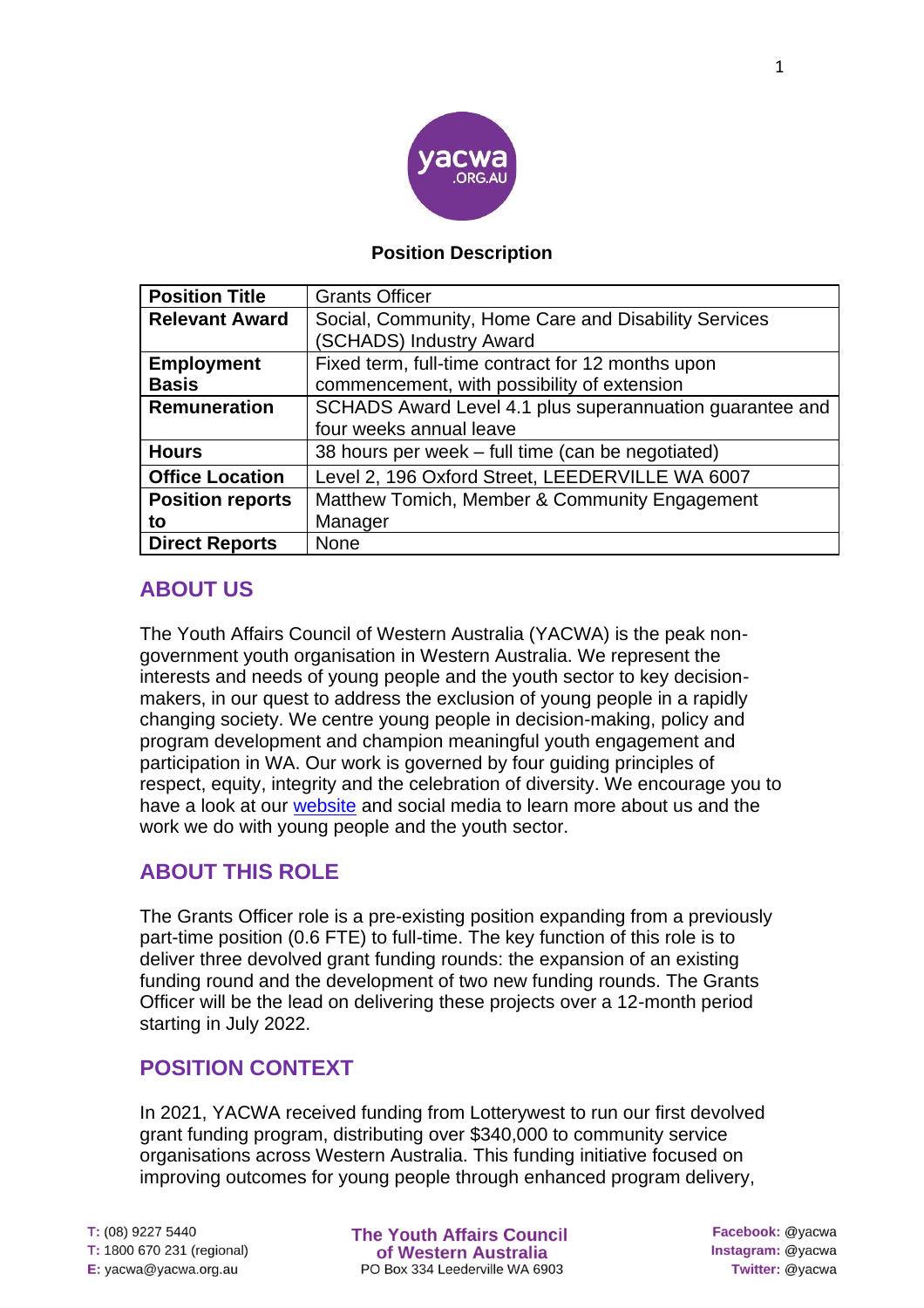additional resourcing and professional development, through COVID-recovery lens.

Through the success of this program, YACWA has secured funding for an additional devolved grants funding program through the Department of Communities and is seeking continued funding from Lotterywest to continue the Youth Sector Grants Scheme. These new grant rounds will have a specific focus on organisations supporting LGBTQAI+ young people and supporting Aboriginal Community-Controlled Organisations (ACCOs) to elevate the voice of Aboriginal young people.

This role is a rare opportunity to work closely and independently with nonprofit organisations and communities to create meaningful change for young people. We're looking for someone with strong organisational skills, a community sector background and strong facilitation skills to step into this role and expand grantmaking into a core part of YACWA's work.

# **AREAS OF RESPONSIBILITY**

As the Grants Officer, you'll oversee the development and rollout of the three grant programs across 12 months. You'll be the key contact for prospective applicants, assessors and grantees, advising organisations on how to put together the best application, coordinating the assessment process and supporting grantees with their project delivery and their acquittal once they've received their funds.

### **Grant Development and Grant Management**

- You'll be the key contact and the organisational lead for the management of three distinct grant programs
- You'll lead a scoping and consultation process that will ensure the grants are culturally responsive, accessible and relevant to prospective applicants
- You'll develop the grant guidelines, as well as the application, assessment and acquittal processes in line with best practise for grant delivery
- You'll design and deliver a marketing strategy to ensure the grant programs reach as many applicants as possible
- You'll oversee an assessment process that brings together sector representatives, government stakeholders and young people to determine grant recipients
- You'll provide ongoing support to grantees and manage the acquittal process

**The Youth Affairs Council** of Western Australia PO Box 334 Leederville WA 6903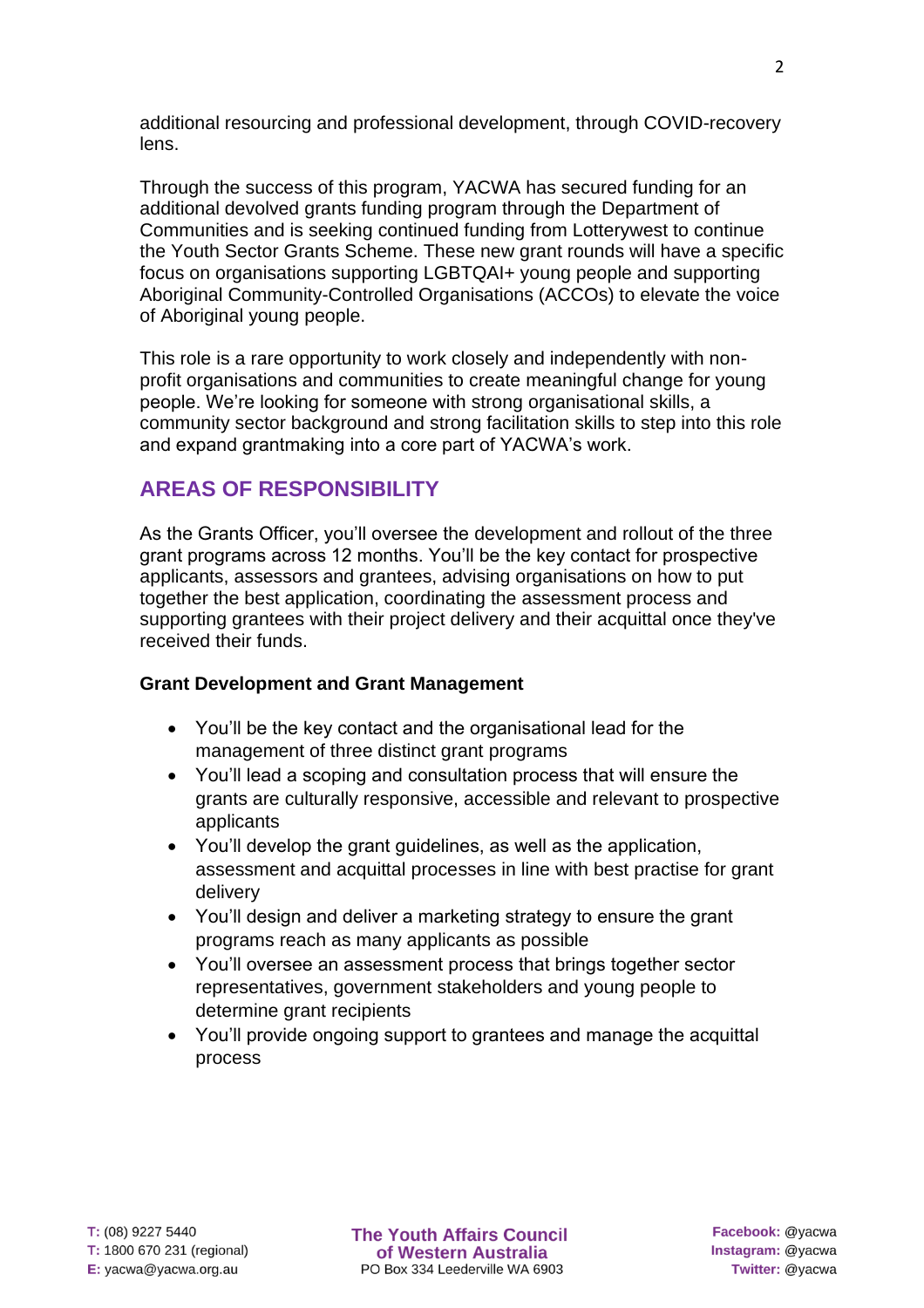#### **Relationship Management**

- You'll build and nurture collaborative relationships with a range of stakeholders, including in the public sector, small community organisations, large service delivery agencies and individuals in the community services sector
- You'll work with the Member & Community Engagement Manager to manage relationships government departments to ensure the grants are delivered in accordance with contractual requirements
- You'll work with prospective grantees from a wide range of backgrounds to help them shape their grant applications and best equip them for success
- You'll support grantees to ensure they're equipped to deliver their projects on-time and to brief

### **General Responsibilities**

- You'll enjoy supporting and participating in an organisational culture that values collaboration, continuous improvement, growth and feedback
- You'll be willing to contribute your ideas and experience across other portfolio areas in the organisation where required, to support the overall objectives of YACWA
- You'll attend and participate in team meetings and other meetings as required

# **SELECTION CRITERIA**

- Strong project management skills in delivering projects from planning and development through to delivery and evaluation
- Experience working in the community services or non-profit sectors
- Experience (including lived experience) working with LGBTQAI+ and Aboriginal organisations and communities
- A working knowledge of the Microsoft Office 365 Suite
- Strong written and verbal communication skills, including documentation design and facilitation / presentation skills
- Strong stakeholder management skills, including managing relationships with government
- A commitment to inclusive practice and an understanding of intersectionality

# **DESIRABLE CRITERIA**

- Experience in managing and delivering a grant program
- Experience managing government stakeholder relationships
- A willingness to travel regionally

T: (08) 9227 5440 T: 1800 670 231 (regional)  $E:$  yacwa@yacwa.org.au

**The Youth Affairs Council** of Western Australia PO Box 334 Leederville WA 6903

Facebook: @yacwa Instagram: @yacwa Twitter: @yacwa